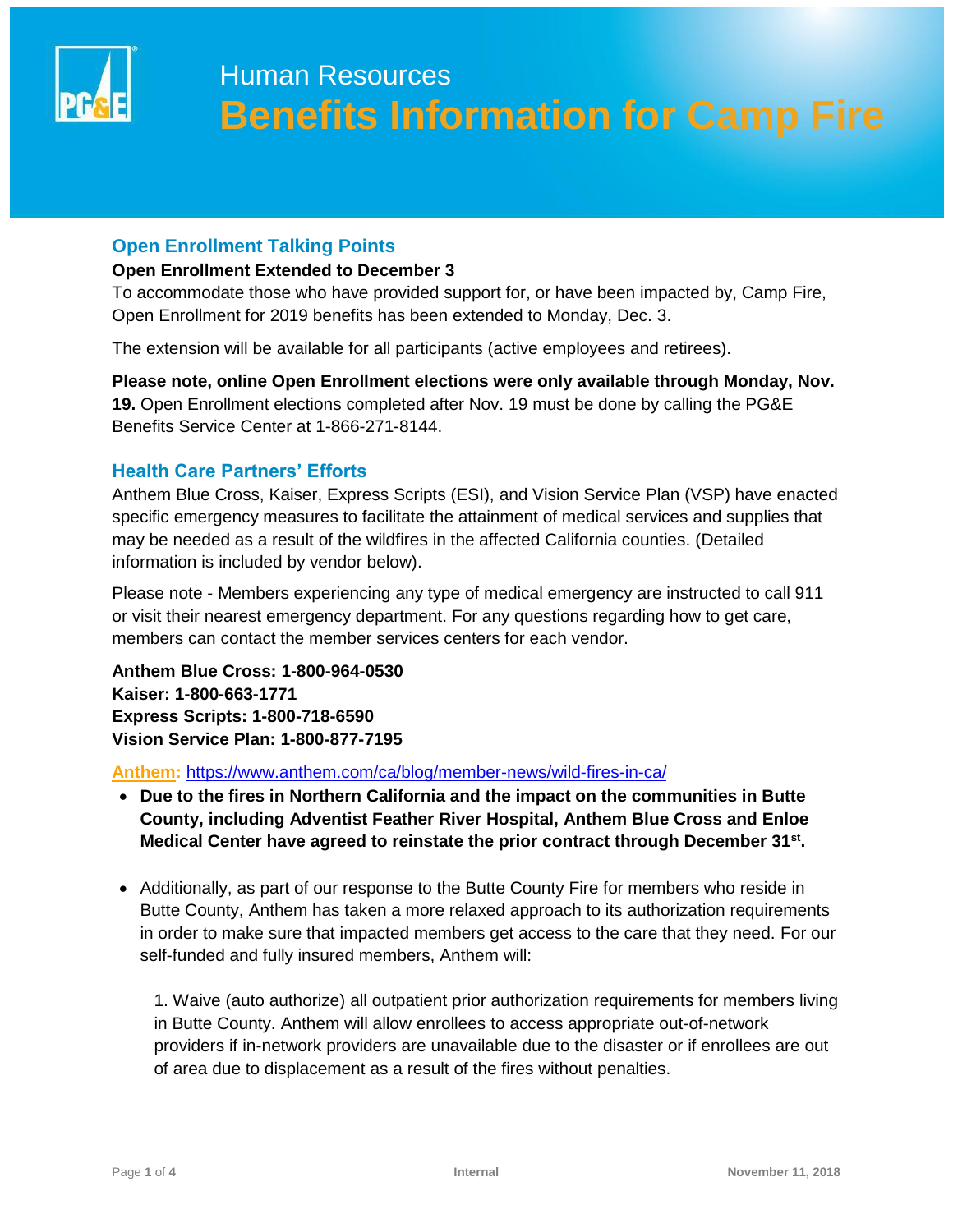## **Benefits Talking Points for Camp Fire Paradise, CA**

2. For Inpatient, Anthem will continue to conduct medical necessity (MN) reviews for admissions and extensions of stay per its current process. When the member is ready for discharge from either an acute care facility or SNF and if member resides in an evacuation area, member will be allowed to stay in facility or SNF if unable to discharge member safely (follows same process that exists today when there is no safe discharge). However, the process does not preclude discharge to SNF from an acute facility if SNF bed is available. All members will be enrolled in the care management program.

3. Implementation is effective immediately and will continue till 12/31/18, at which time Anthem will re-evaluate for potential extension

- Anthem has set up a toll free number dedicated to helping those impacted by the fires 1-888-831-2238
- Anthem's EAP tools will be offered at no cost and will be available 24/7 at 877-208-8240 through the EAP crisis line or by visiting [www.anthemeap.com](https://na01.safelinks.protection.outlook.com/?url=http%3A%2F%2Fwww.anthemeap.com&data=02%7C01%7CLADK%40pge.com%7C863a0c5ce8414ad89e7608d64e557814%7C44ae661aece641aabc967c2c85a08941%7C0%7C0%7C636782526325950443&sdata=bbSfWz3%2BYHuZb5LHsXFd%2F2xbmrkmgOmza66RlPU%2FDwg%3D&reserved=0) and using the login code "cawildfires."
- Members have access to free, unlimited online medical and psychology visits through December 31st through LiveHealth Online. Anyone in California who downloads the mobile app or visits livehealthonline.com and registers will be able to visit with a doctor for free by selecting the "Help for Wildfires Medical" practice.
- Relaxing time limits for prior authorization, pre-certification and referral requirements.
- Allowing replacement of medical equipment or supplies.
- Extending filing deadlines for claims.
- For a particular incident, Anthem Blue Cross members affected by the disaster may contact Customer Service using the number on the back of their member ID card (1-800-964-0530).
- Members affected by the disaster and in need of medical attention should seek medical assistance wherever it is available.
- For impacted members, **emergency and urgent care** services provided by out-of-network providers will be paid as "in-network" benefits.
- With the exception of emergency or urgent care, members must call the number on the back of their membership card to request any adjustments be made to their benefits.

#### **Kaiser:**

- No medical centers have been affected by the fires, but Kaiser is closely monitoring the affects and progress of the fire.
- All Kaiser medical offices and pharmacies are open.
- When a smoke advisory is in effect for a Kaiser Permanente service area, Kaiser generally places a series of automated calls to our patients in the area with pulmonary conditions to offer critical medical information and advice on what they should do to protect their health.
- Members experiencing any type of medical emergency are instructed to call 911 or visit their nearest emergency department.
- For any questions regarding how to get care, members can simply call our Member Service Contact Center.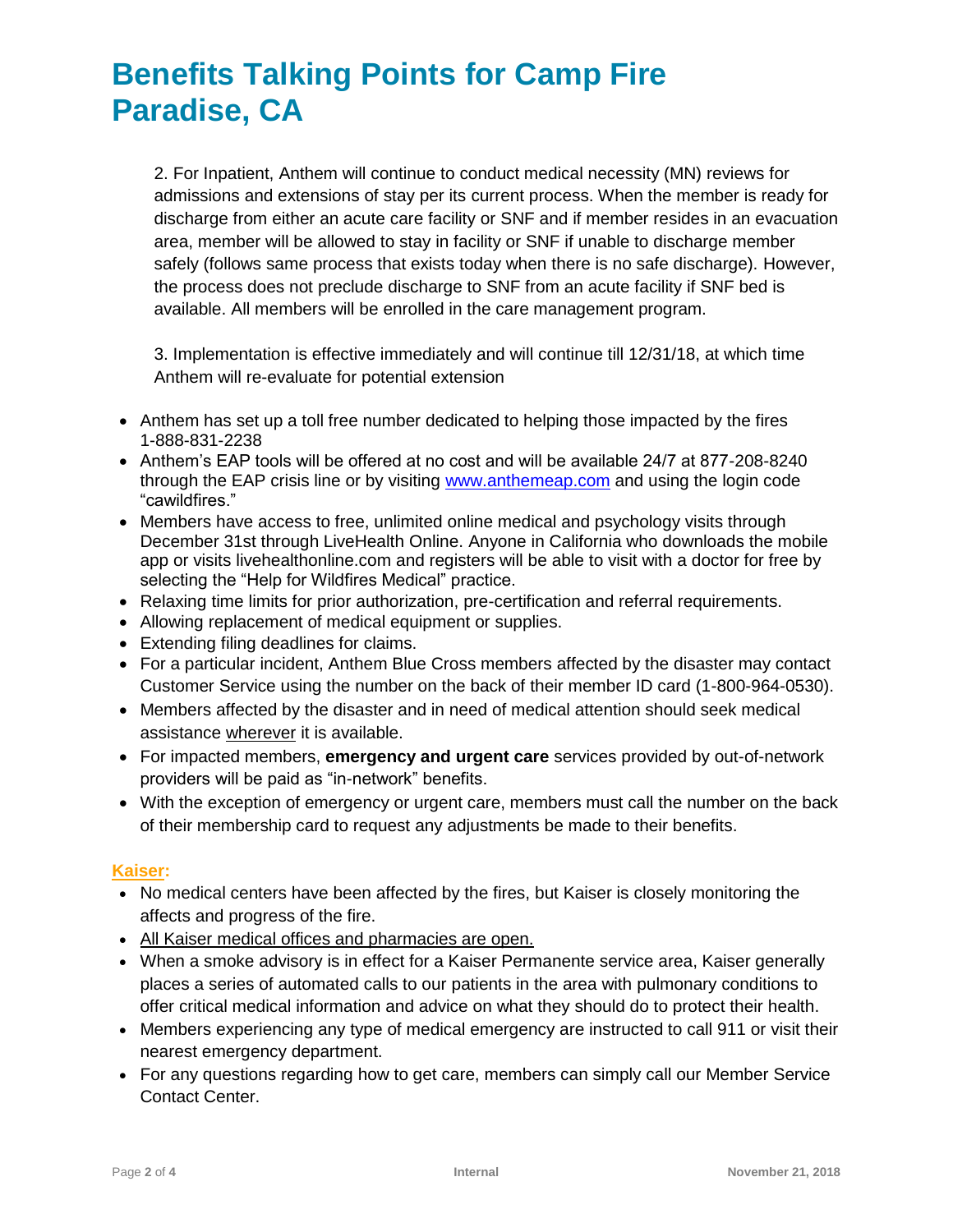## **Benefits Talking Points for Camp Fire Paradise, CA**

#### **Express Scripts:**

- ESI has invoked "Emergency Access to Benefits" and "Refill Too Soon" overrides in the affected zip codes/counties. This enables pharmacies, at the point of sale (POS), to override select benefit limitations during a government-defined emergency.
- ESI put measures in place for zip codes in Butte County on Friday 11/9. They are actively monitoring the State of Emergency Alerts and will continue to update us as appropriate.
- If a patient from the disaster area attempts to fill a prescription for lost or damaged medication and the claim rejects with a Reject 79 "Refill Too Soon," the pharmacy can enter override code 91100000001 in NCPDP vD.0 field 462-EV "Prior Authorization Number Submitted".
- Pharmacies should contact the Pharmacy Help Desk for additional assistance in overriding RTS rejects.

#### **VSP:**

- We have requested that VSP provide eyeglasses/contacts to members in the affected area, even if they are not yet due for them yet.
- VSP has set up assistance for individuals that are in need of replacement eyewear. They are working directly with VSP network doctors, business partners and relief agencies, including the American Red Cross, to access the situation and fulfill the eye care needs of those directly impacted. Any VSP member in need of eye care and/or replacement of lost or broken glasses due to the wildfires can call VSP Member Services at 800-877-7195 and have their VSP benefits reinstated regardless of eligibility.
- VSP is in the impacted areas with eye drops and other supplies for the first responders.
- Individuals without VSP coverage can contact their local [American Red Cross](https://urldefense.proofpoint.com/v2/url?u=https-3A__www.facebook.com_redcross&d=DwMFAg&c=Oo_p3A70ldcR7Q3zeyon7Q&r=eqxDSGs6H-JxkKQmFwLInA&m=X2YZWQNztjMZ2GsE_qIha2OPR_2vgoGi33XGVXybEY0&s=7wZcCN8wmynaE3so-iHqOKMFslXvkszC84u1NuU3J60&e=) or call 800.RED.CROSS (800.733.2767) and request a "VSP Global Eyes of Hope" gift certificate for free eye care services and glasses.

### **Post-Retirement Benefits Protection**

The Camp Fire has raised issues about the security of our retirement benefits. If you get questions about the security of our post-retirement benefits, please use these talking points as appropriate.

#### **Pension**

**What about potential impacts to the PG&E pension from civil lawsuits or bankruptcy?**  PG&E is not permitted to reduced or eliminate pension benefits that are earned by employees and retirees.

Pension Obligations (for current retirees and active employees to be paid in the future) are funded through the pension trust. PG&E's pension is held in a separate trust account outside of the company, at an independent bank. The company has set aside over \$16 Billion to pay for pension benefits to date. This money is not owned by PG&E - it is owned by a separate entity, known as the Retirement Plan. This means that the money can only be used to make pension